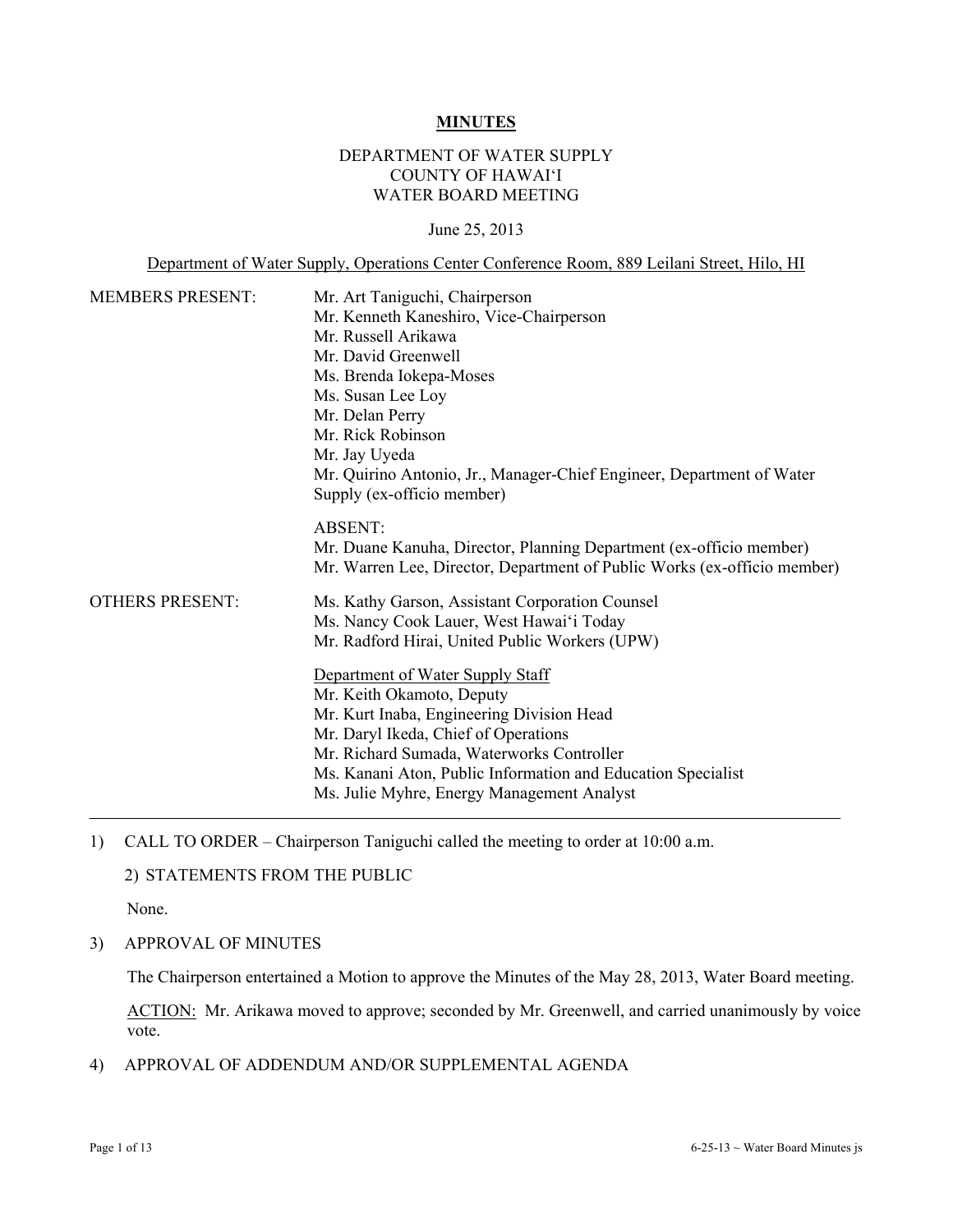The Chairperson called for a Motion to add Supplemental Agenda Items 8(A), MATERIAL BID NO. 2013-06, FURNISHING AND DELIVERING WATER METERS, BRASS GOODS, FIRE HYDRANTS, VALVES, CHLORINATORS, PUMPS, PIPES, FITTINGS, SCADA, MOTORS AND MISCELLANEOUS ITEMS FOR THE DEPARTMENT OF WATER SUPPLY STOCK, and 8(B), WATER HAULING BID NO. 2013-05, PRICE AGREEMENT TO PROVIDE WATER HAULING SERVICES TO VARIOUS LOCATIONS ISLAND-WIDE (ON AN AS-NEEDED BASIS) FOR THE DEPARTMENT OF WATER SUPPLY.

ACTION: Ms. Lee Loy moved to add the Supplemental Agenda Items to the Agenda; seconded by Mr. Robinson, and carried unanimously by voice vote.

# 5) SOUTH KOHALA:

# A. **JOB NO. 2013-992, LĀLĀMILO ELECTRICAL DISTRIBUTION AND EQUIPMENT MAINTENANCE:**

Bids for this project **were to be** opened on June 6, 2013, at 2:00 p.m., but there were no qualified bidders.

The project will be re-bid at a later date.

The Manager-Chief Engineer said that because there were no bidders, the Department can either re-bid or pursue other procurement procedures. No action needs to be taken by the Board at this time, he added.

### 6) NORTH KOHALA:

# A. **JOB NO. 2013-991, HĀWĪ #2 BOOSTER B REPAIR:**

This project generally consists of the replacement of the existing pump and motor; minor modifications to the suction can; and chlorination of the pumping assembly, in accordance with the plans and specifications.

Bids for this project were opened on June 6, 2013, at 2:30 p.m., and the following are the bid results:

| Bidder                                         | <b>Bid Amount</b> |
|------------------------------------------------|-------------------|
| Beylik Drilling and Pump Service, Inc.         | \$69,500.00       |
| Derrick's Well Drilling and Pump Services, LLC | \$34,862.00       |

Project Costs:

| <b>Total Cost:</b>                                             | <u>\$38,348.20</u>     |
|----------------------------------------------------------------|------------------------|
| 2) Contingencies $(10\%)$                                      | $\frac{$}{5}$ 3,486.20 |
| 1) Low Bidder (Derrick's Well Drilling and Pump Services, LLC) | \$34,862.00            |

Funding for this project will be from DWS's CIP Budget. The contractor will have 120 calendar days to complete this project. The Engineering estimate for this project was \$36,000.00.

The Manager-Chief Engineer recommended that the Board award the contract for JOB NO. 2013-991, HĀWĪ #2 BOOSTER B REPAIR, to the lowest responsible bidder, Derrick's Well Drilling and Pump Services, LLC, for their bid amount of \$34,862.00 plus \$3,486.20 for contingencies, for a total contract amount of **\$38,348.20**. It is further recommended that either the Chairperson or the Vice-Chairperson be authorized to sign the contract, subject to review as to form and legality by Corporation Counsel.

MOTION: Mr. Perry moved to approve; seconded by Mr. Robinson.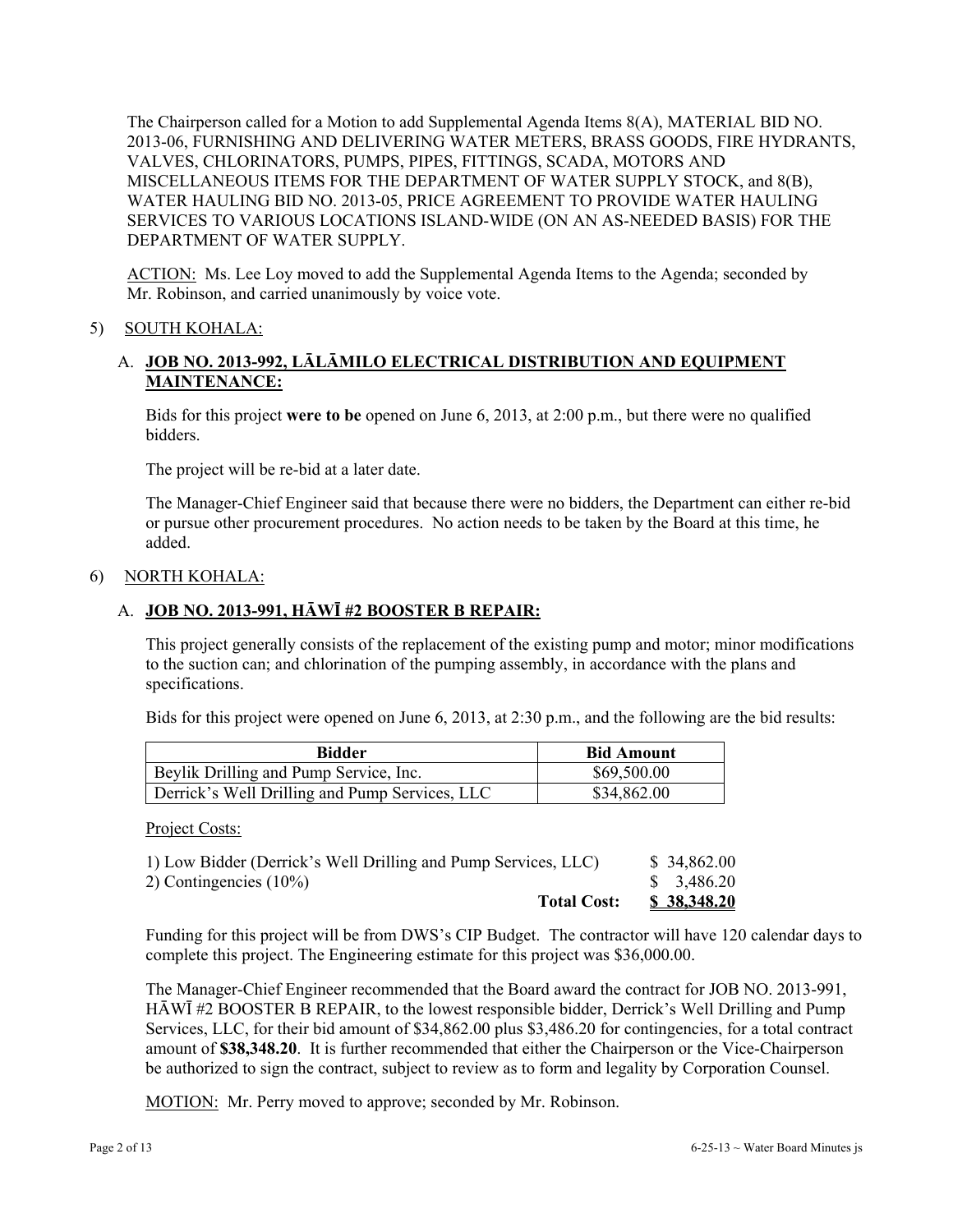Mr. Uyeda asked why the bids were so far apart. He asked if it was maybe due to the type of brand of materials that the contractors are using.

Mr. Ikeda said that the bid by Derrick's came pretty close to the Department's estimate, while Beylik was the low bidder.

Mr. Uyeda said okay, he was just asking.

The Manager-Chief Engineer said that this kind of disparity in bids occurs upon occasion, but the Department does not really delve into the reason why.

ACTION: Motion carried unanimously by voice vote.

# 7) NORTH KONA:

# A. **QUEEN KA'AHUMANU HIGHWAY WIDENING – PHASE 2 PROJECT UPDATE:**

The State Department of Transportation, Highways Division (DOT) has submitted a letter requesting the participation by the Department of Water Supply (DWS) to fund an additional \$195,865.00 for the redesign of a portion of the Queen Ka'ahumanu Highway Widening – Phase 2 project by May 15, 2013, as well as an estimated amount of \$200,000.00 for added construction costs based on the redesign.

The letter reiterates the importance of meeting their deadline, so as to not affect the contract schedule any further. There is an existing Memorandum of Agreement (MOA) that was entered into between DWS and DOT in the amount of \$3,744,000.00, but this additional work is considered to be over and beyond that original scope, due to DOT's directive to re-align a portion of the highway to avoid archeological sites.

It is the Department's understanding that DWS's commitment to fund the redesign is needed, or else the proposed water system will be removed from the contract. The Department has been in discussion with DOT regarding this matter, and this matter is being placed on the Agenda for discussion and possible action.

Chairperson Taniguchi said this Item was for discussion purposes only; the Board may need to go into Executive Session.

The Manager-Chief Engineer noted that the Board has a copy of a letter sent to DWS by the DOT. The letter basically says that DOT is putting on the back burner a June 10 deadline for DWS to submit additional funding; this allows DWS to continue discussion with DOT's district engineers and the contractor, Goodfellow Brothers. Mr. Inaba, the Engineering Division head, is in serious discussions with Goodfellow, but it is premature to give details of those discussions, the Manager-Chief Engineer said. DWS will present those details when the negotiations get closer to a conclusion. At this point, DWS has not yet seen exact costs, etc., but hopefully the Department will have a report for the Board next month.

Ms. Iokepa-Moses asked with whom the Department is holding discussions.

The Manager-Chief Engineer said that DWS is discussing the matter with the State Highways engineers and also with Goodfellow, the contractor.

Ms. Iokepa-Moses suggested that DWS find out the condition of the pipes that were purchased, to see if they are still intact.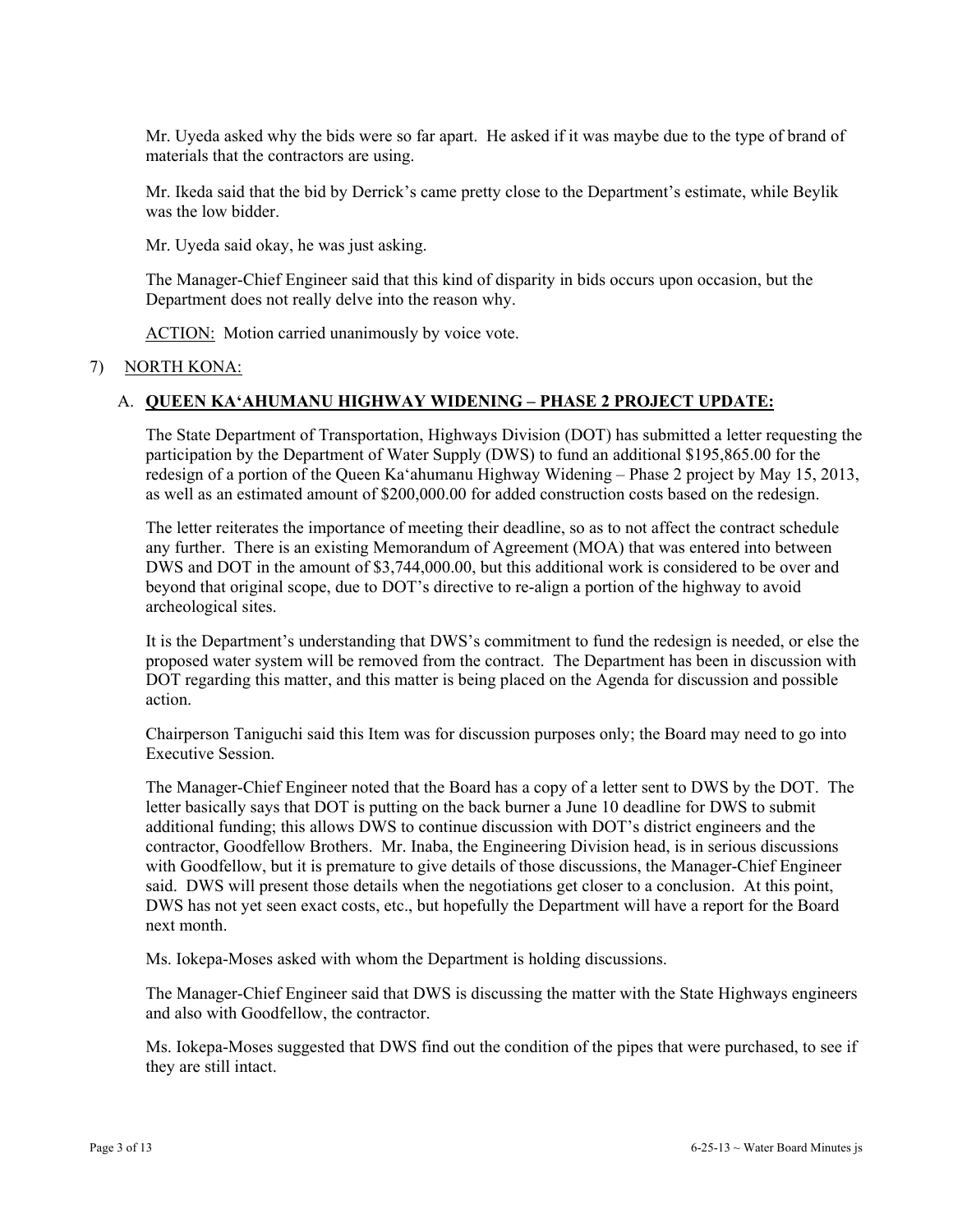The Manager-Chief Engineer said that although this matter has not yet been raised in the discussions, it is an issue that will be discussed. DWS will need to inspect the integrity of the pipes that are stored at the bottom of the Kealakehe Parkway, before they are laid in the ground, he said.

Ms. Iokepa-Moses said that it would be good to make sure that DOT does not use the additional funds to replace pipes that are damaged while in storage.

The Manager-Chief Engineer agreed; the Department should not be charged for replacing those pipes. He thanked Ms. Iokepa-Moses for her comment.

Mr. Robinson asked whether the pipes are the property of DWS or the State.

The Manager-Chief Engineer said that at this point, the pipes are the property of the State.

Mr. Robinson noted that DWS gave the State \$3.447 million; the State bought the pipes and they are being held by the State in its inventory, awaiting installation.

The Manager-Chief Engineer confirmed this.

Mr. Robinson asked whether the water system will be given back to DWS after the project is finished.

The Manager-Chief Engineer said that there will be a document that transfers the installation to the Water Board, for operation and maintenance.

Mr. Greenwell asked if there is any indication of what the Department of Environmental Management (DEM) is doing vis a vis DOT's request for additional funds.

The Manager-Chief Engineer said DEM is waiting to see how DWS's discussions go with DOT. The last time that DWS spoke directly with DEM, DEM was basically sticking to its guns about not paying the additional amount, he said. He noted that DEM has its funding in place already; it does not have to go back to the County Council for additional funds; DEM's budget has sufficient funds to cover the additional funds. DWS, on the other hand, must come before the Water Board for any additional funds. While DEM has the budget for the additional funding, DEM is waiting to see what DWS does in its negotiations with DOT to bring the costs down. The Manager-Chief Engineer said that meanwhile, DWS is keeping the Mayor's Office in the loop regarding the negotiations.

Mr. Perry asked about Goodfellow's intention, as stated by the letter, to see whether their costs could be reduced.

The Manager-Chief Engineer said that was part of the ongoing negotiations that Mr. Inaba is conducting.

Mr. Robinson asked if the DOT has given any indication when the construction will start.

The Manager-Chief Engineer said that DOT keeps saying it will give their contractor notice to proceed, but has given no definite date. DOT has mentioned August, but there is nothing definite yet. Meanwhile there has been no response from the State legislators who were cc'ed into Chairperson Taniguchi's letter to DOT.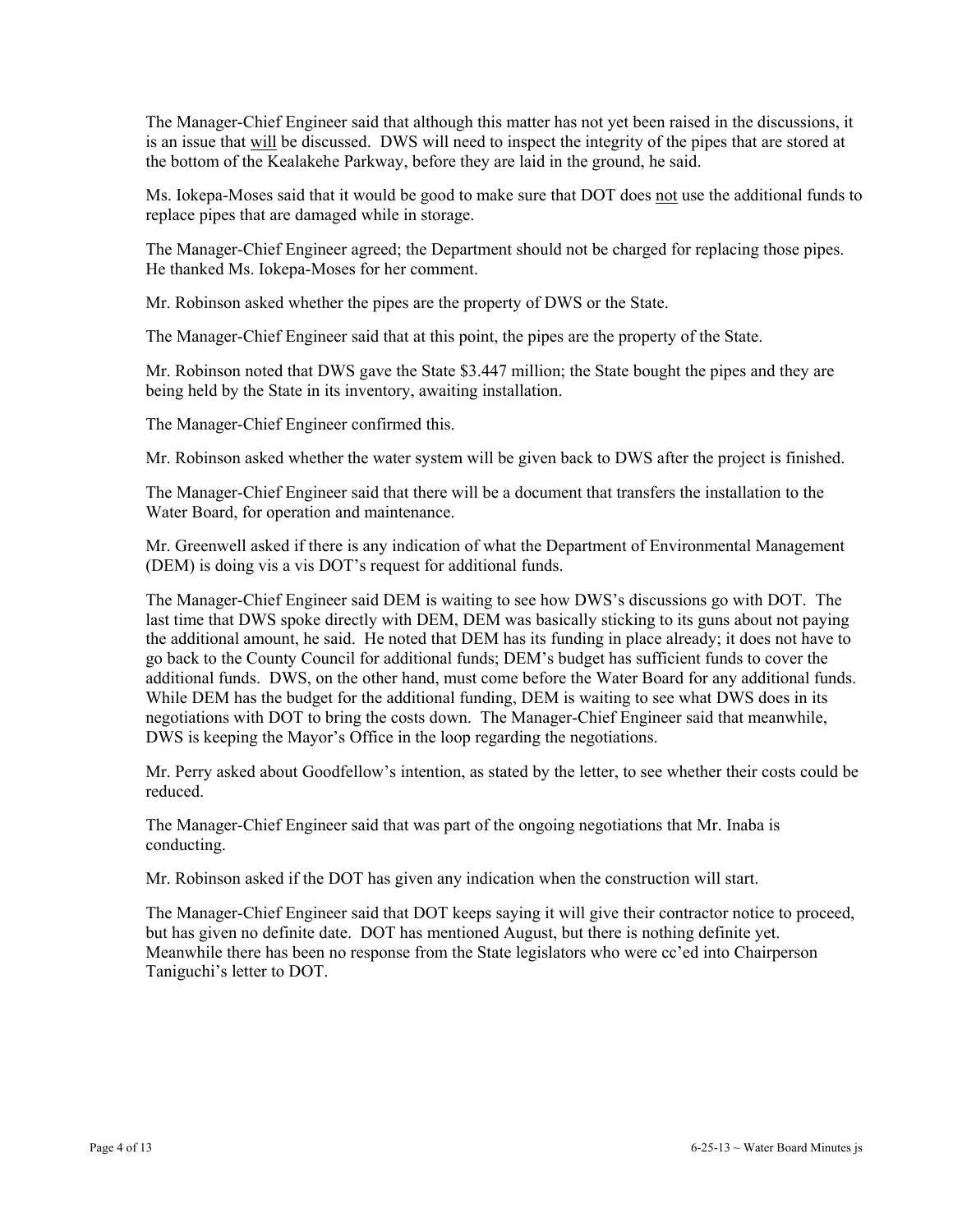# 8) MISCELLANEOUS:

# A. **MATERIAL BID NO. 2013-06, FURNISHING AND DELIVERING WATER METERS, BRASS GOODS, FIRE HYDRANTS, VALVES, CHLORINATORS, PUMPS, PIPES, FITTINGS, SCADA, MOTORS AND MISCELLANEOUS ITEMS FOR THE DEPARTMENT OF WATER SUPPLY STOCK:**

*(The results for Item 59, Industrial Control Wiring, were deferred at the May 28, 2013, Water Board meeting.)* 

The Manager-Chief Engineer said the Department had deferred this one item, to see if the vendor would come into compliance with State procurement requirements. Apparently, the vendor has not come into compliance. Therefore, the Department will pursue alternate means of purchasing the item, he said. This Item today is for information only, and no action is called for, he said.

# B. **WATER HAULING BID NO. 2013-05, PRICE AGREEMENT TO PROVIDE WATER HAULING SERVICES TO VARIOUS LOCATIONS ISLAND-WIDE (ON AN AS-NEEDED BASIS) FOR THE DEPARTMENT OF WATER SUPPLY:**

*(This Item was deferred at the May 28, 2013, Water Board meeting.)* 

Bids were opened on May 16, 2013, at 2:30 p.m., and the following are the bid results:

| 1. | <b>Carnor Sumida dba ACR Water Hauling</b><br>4,000-, and 5,000-gallon water trucks (price for all districts): |            |  |  |  |
|----|----------------------------------------------------------------------------------------------------------------|------------|--|--|--|
|    | <b>Regular Hours</b>                                                                                           | \$85.35/hr |  |  |  |
|    | Overtime Hours                                                                                                 | \$97.09/hr |  |  |  |
| 2. | Kea'au Service Station, Inc.                                                                                   |            |  |  |  |
|    | 4,200-, and 5,000-gallon water truck (price for all districts):                                                |            |  |  |  |
|    | <b>Regular Hours</b>                                                                                           | \$129.42   |  |  |  |
|    | Overtime Hours                                                                                                 | \$145.41   |  |  |  |
|    | 6,000-gallon water truck (price for all districts):                                                            |            |  |  |  |
|    | <b>Regular Hours</b>                                                                                           | \$142.36   |  |  |  |

Overtime Hours \$158.35

The Manager-Chief Engineer recommended that the Board approve the price agreement for WATER HAULING BID NO. 2013-05, PRICE AGREEMENT TO PROVIDE WATER HAULING SERVICES TO VARIOUS LOCATIONS ISLAND-WIDE (ON AN AS-NEEDED BASIS) FOR THE DEPARTMENT OF WATER SUPPLY at the prices listed above, and that either the Chairperson or the Vice-Chairperson be authorized to sign the contract(s), subject to review as to form and legality of the contract(s) by Corporation Counsel. The price agreement shall be from July 1, 2013 to June 30, 2015.

MOTION: Mr. Kaneshiro moved to approve; seconded by Mr. Greenwell.

The Manager-Chief Engineer explained that these were bids for water hauling services on an as-needed basis; the low bidder, ACR Water Hauling, would get the first call if DWS needs water hauling services. If ACR is not available, Kea'au Service Station, Inc., the second bidder, will be called.

Chairperson Taniguchi asked where the water is hauled.

The Manager-Chief Engineer said the water is hauled wherever DWS needs it. The last time DWS hauled water was when the Kukuihaele water system went down. He noted that DWS did not haul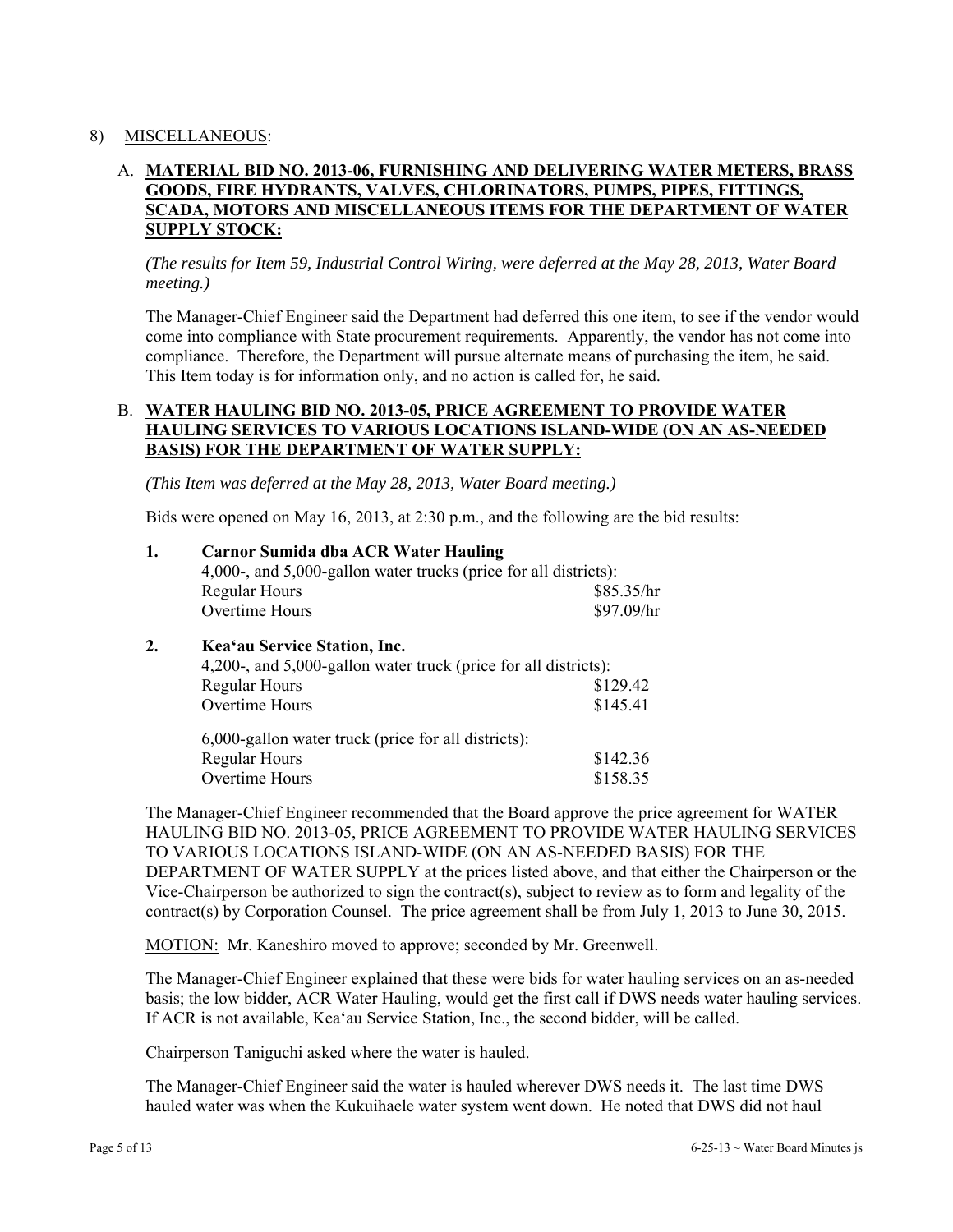water when the Hawaiian Ocean View Estates system went down, because of a standing agreement with the County.

Mr. Ikeda said that the two water hauling services mentioned earlier would be the *second* option for DWS; the first option for water hauling is the Department of Public Works (DPW). In an emergency, DWS calls DPW first to see if they can borrow DPW's water trucks. If DPW's water trucks are not available, DWS will call the commercial vendors (ACR Water Hauling and Kea'au Service Station, Inc.), Mr. Ikeda said.

ACTION: Motion carried unanimously by voice vote.

# C. **PROFESSIONAL SERVICES AGREEMENT FOR THE FURNISHING OF POTABLE WATER QUALITY TESTING (MICROBIOLOGICAL AND CHEMICAL):**

A new service contract for the Furnishing of Microbiological Potable Water Quality Testing and Chemical Potable Water Testing (on an as-needed basis) is necessary for Fiscal Year 2013-2014, beginning July 1, 2013. These services are budgeted under the Department's approved operating and maintenance budget.

Staff has completed procurement of professional services to provide potable water quality testing services (microbiological and chemical). A schedule of fees for the "as-needed" testing services will be negotiated with Eurofins Eaton Analytical, Inc. The fees shall not to exceed \$100,000 (per the approved budget) for Fiscal Year 2013–2014.

The Manager-Chief Engineer recommended that the Board award the new service contract for the Furnishing of Microbiological Potable Water Quality Testing and Chemical Potable Water Testing (on an as-needed basis) to Eurofins Eaton Analytical Inc., and that the Chairperson or the Vice-Chairperson be authorized to sign the document, subject to approval of Corporation Counsel.

MOTION: Mr. Perry moved to approve; seconded by Mr. Uyeda.

The Manager-Chief Engineer explained that DWS must do a service contract for water testing, in accordance with Federal Environmental Protection Agency/State Department of Health (DOH) requirements. DWS needs to have such a contract in place so that DWS can do the water quality testing that is required.

Chairperson Taniguchi asked when DWS tests water quality.

The Manager-Chief Engineer explained that there is normal water testing (done in-house). Upon occasion, there is *additional* testing, which this vendor will do. If there is a problem with contamination in a system, such additional water sampling is done, on an as-needed basis.

Mr. Greenwell asked whether the water sampling done in-house has ever been questioned, and whether DWS ever needed to resort to a third-party vendor in such an event.

The Manager-Chief Engineer said DWS's Microlab is overseen by the State DOH; all water testing by the Microlab must be certified by the DOH. DOH certifies the Microlab to do certain types of testing; the Microlab is certified by DOH, he said.

ACTION: Motion carried unanimously by voice vote.

# D. **AMENDMENT TO LEASE AGREEMENT WITH COUNTY OF HAWAI'I FOR WAIĀKEA OFFICE PLAZA OFFICE SPACE:**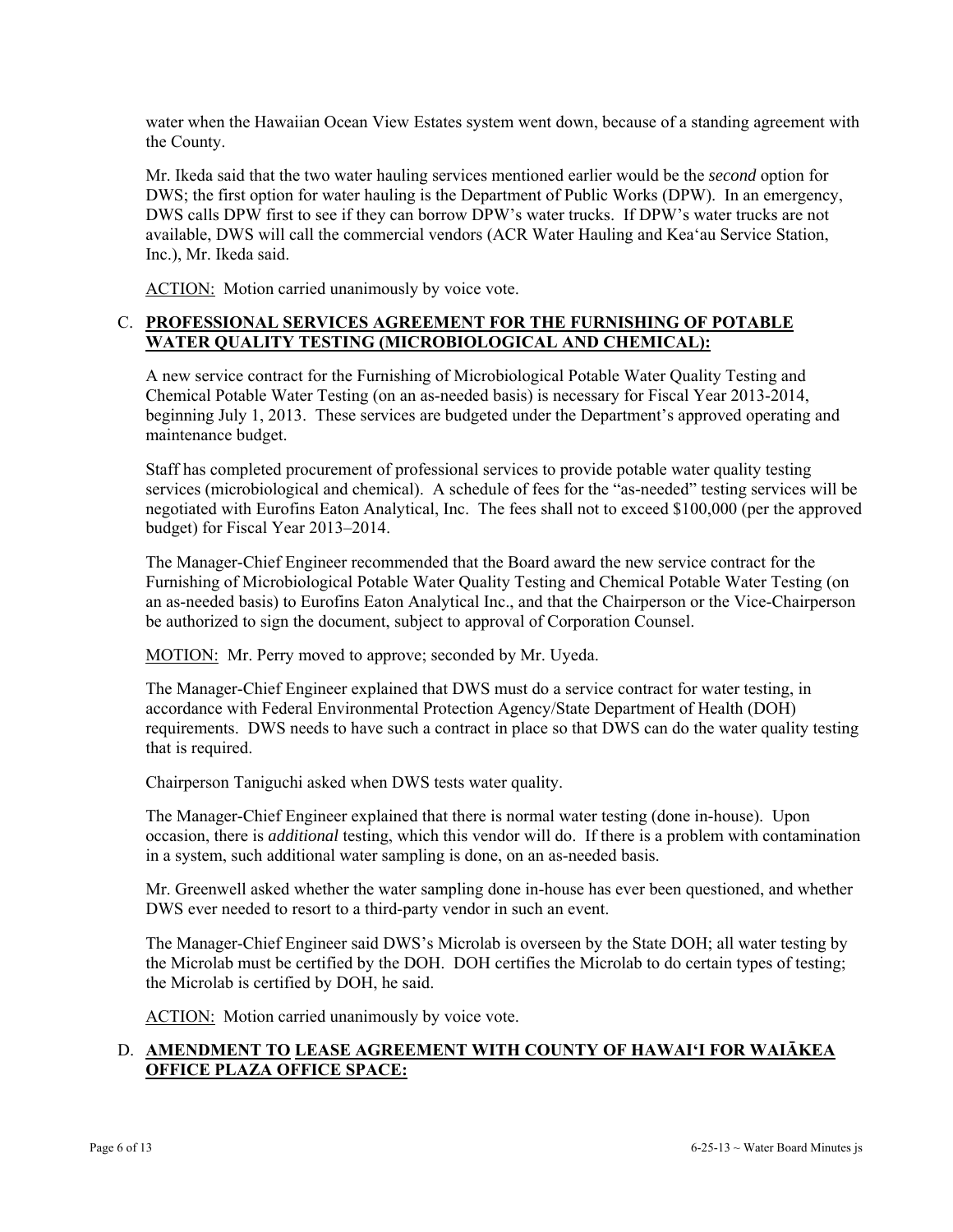The County is requesting that the obligation to pay rent and term of the lease agreement for the Waiākea Office Plaza be amended from commencing on July 1, 2013, to commencing on October 1, 2013.

The Manager-Chief Engineer recommended that the Board approve the County's request that the obligation to pay rent and term of the lease agreement for the Waiākea Office Plaza be amended from commencing on July 1, 2013, to commencing on October 1, 2013, and that the Chairperson or the Vice-Chairperson be authorized to sign the document, subject to approval of Corporation Counsel.

MOTION: Mr. Arikawa moved to approve; seconded by Ms. Iokepa-Moses.

The Manager-Chief Engineer explained that DPW is doing improvements to the building, and they ran into some problems which caused some delays. The original intention was to move into the space in July, but due to the delays, the County is asking for a time extension until October.

Ms. Lee Loy asked if DPW is certain that it can complete the improvements in time.

The Manager-Chief Engineer said that Mr. Inaba has been in contact with DPW's building coordinator, and the word is yes, they expect to complete the improvements on schedule. The building is pretty old, he noted, dating back to the 1960s.

Mr. Inaba said it was the 1970s.

The Manager-Chief Engineer said that the problem that caused the delays was the discovery of some asbestos, which DPW needed to remove. It proved to be not much of a concern, but DPW needed to make sure everything was asbestos-free.

ACTION: Motion carried unanimously by voice vote.

# E. **AD HOC FINANCE COMMITTEE REPORT:**

The Water Board's Ad Hoc Finance Committee Chairperson, Mr. Art Taniguchi, has been investigating the three focus areas (DWS's policies on credit card use, cash control and vehicle take-home), which encompass the scope of the Committee's work. At this meeting, the Committee may do the following:

Discussion of DWS's cash handling procedures and proposed changes.

Chairperson Taniguchi said that he and Mr. Sumada had met with a software vendor at the recent Denver conference; they are requesting more information from the vendor, who may be able to fit DWS's needs. In the meantime, the Chairperson and Mr. Sumada are doing their due diligence checks, and may have a report for the next Board meeting.

#### F. **ENERGY MANAGEMENT ANALYST UPDATE:**

Ms. Myhre said the Mayor's Energy Advisory Commission is being reactivated. This group, which discusses energy issues, includes people from the business community and various government departments. DWS is likely to participate in the Commission again, probably sometime in the next couple of weeks, she said.

Regarding the Lālāmilo Windfarm project, DWS is negotiating a Power Purchase Agreement (PPA) with the company that was awarded the project. Meanwhile, Ms. Myhre is evaluating the value of the windfarm property for the purposes of the State lease of the property.

The County is looking at doing a giant solar contract, to put photovoltaic (PV) panels on all of the County buildings. DWS is being encouraged by the County to participate, but DWS is not sure whether it wants to participate, because it would entail a third-party PPA. There would be issues associated with ownership of the PV system, involving equipment owned by a third party atop DWS's buildings.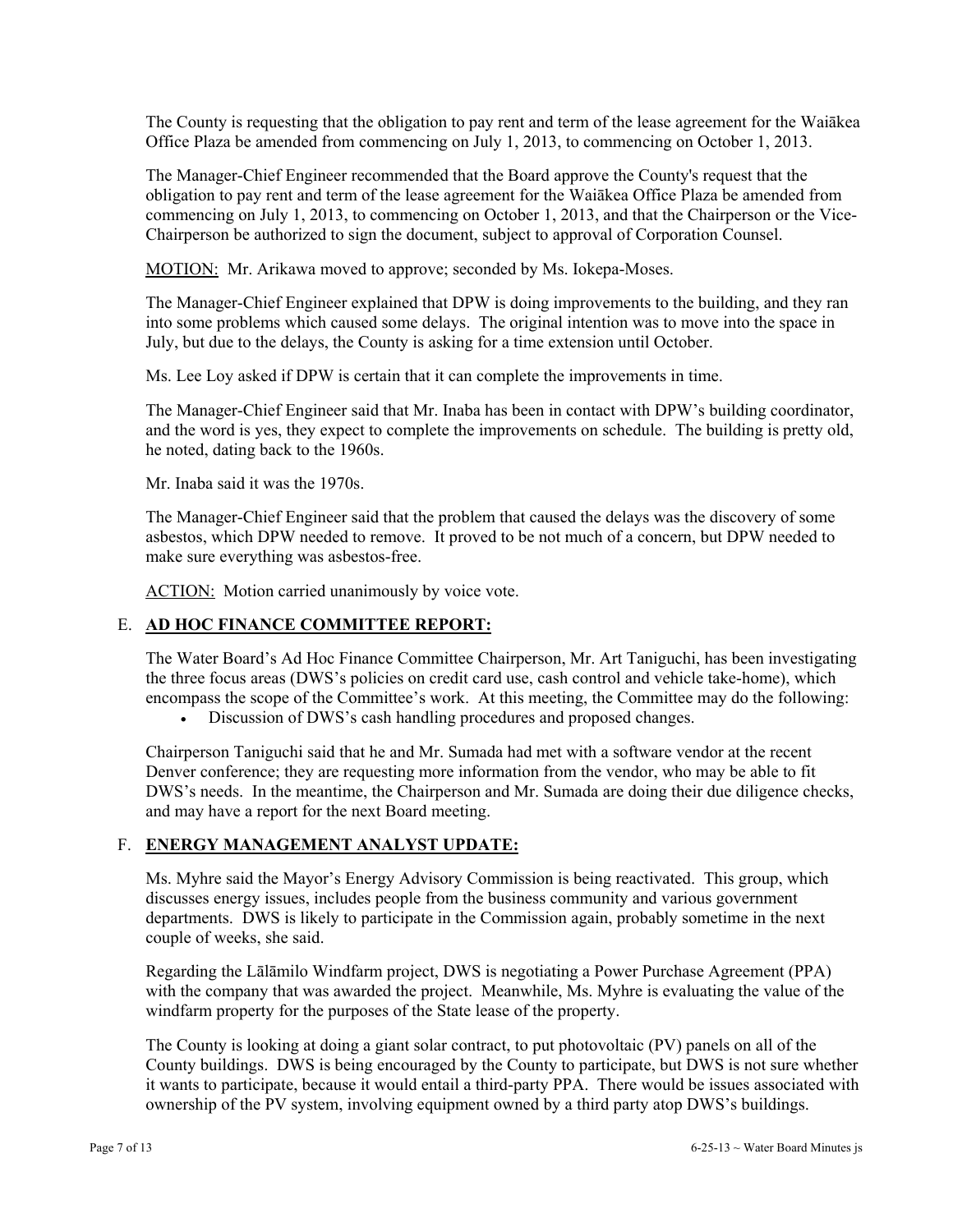Liability is among the issues that DWS is concerned with, Ms. Myhre said. Ms. Myhre said she is looking into the matter, but DWS in the meantime is unsure if it wants to join the County in the giant RFP for the solar project.

Ms. Myhre, who attended the recent AWWA conference in Denver, met with people from the National Renewable Energy Laboratory (NREL). DWS is trying to get the NREL people back to Hawai'i County to do a study on the connection between water pumping and energy use on the Big Island. This is because so much electricity is used here to pump water. The study would also involve the other water supply departments in the state, she said. Ms. Myhre noted that NREL did the feasibility study for the Lālāmilo Windfarm, funded by the federal Department of Energy.

Mr. Robinson asked whether the PPA that Ms. Myhre is negotiating regarding the Lālāmilo Windfarm would entail DWS selling power back to HELCO.

Ms. Myhre said that HELCO will not purchase any electricity from the windfarm, because HELCO says it cannot take any more wind electricity on the grid. Even if HELCO *could* buy more wind power, the Lālāmilo Windfarm would be last in line to sell power to HELCO, after all of the geothermal, wind power and hydro-generation companies. DWS will be the **only** purchaser of electricity from the Lālāmilo Windfarm.

Mr. Robinson thought he heard Ms. Myhre say "negotiating a Power Purchase Agreement with HELCO."

Ms. Myhre said if she said that, she misspoke. DWS's negotiations are with the third party that is doing the Lālāmilo Windfarm.

Mr. Robinson asked where in the queue the Hāmākua Energy Partners plant in Honoka'a would be on selling power to HELCO.

Ms. Myhre said she thought they would probably be in the top five.

Mr. Robinson noted that they are a private source.

Chairperson Taniguchi asked for more information about the County's giant solar project.

Ms. Myhre said the solar panels would generate power for all of the County buildings. She noted that the PV system at the West Hawai'i Civic Center provides all of the complex's electricity, and also powers the fleet of electric cars on-site. The County building in Hilo that houses the Mayor's Office and other departments also has a PV array on its roof. Aside from a couple of County fire stations, no other County buildings have solar power yet. Ms. Myhre confirmed that this project would provide solar power for all County buildings. County Council member Margaret Wille put out a Resolution calling for all County buildings to have solar power.

Chairperson Taniguchi asked if having PV panels at the Department's well sites would greatly reduce DWS's power costs.

Ms. Myhre said she had looked into that, but discovered that it would take five acres of PV panels to power a 100-horsepower motor. DWS does not have the acreage, and DWS has big motors. It would be more efficient to use PV systems for lighting and smaller loads, she said. She said that wind power is cheaper and more efficient in terms of the land area needed to power the Department's pump motors.

Chairperson Taniguchi said he did not realize that it took five acres of PV panels to power up one well.

Ms. Myhre said it would take five acres of PV panels to power one *100-horsepower motor*.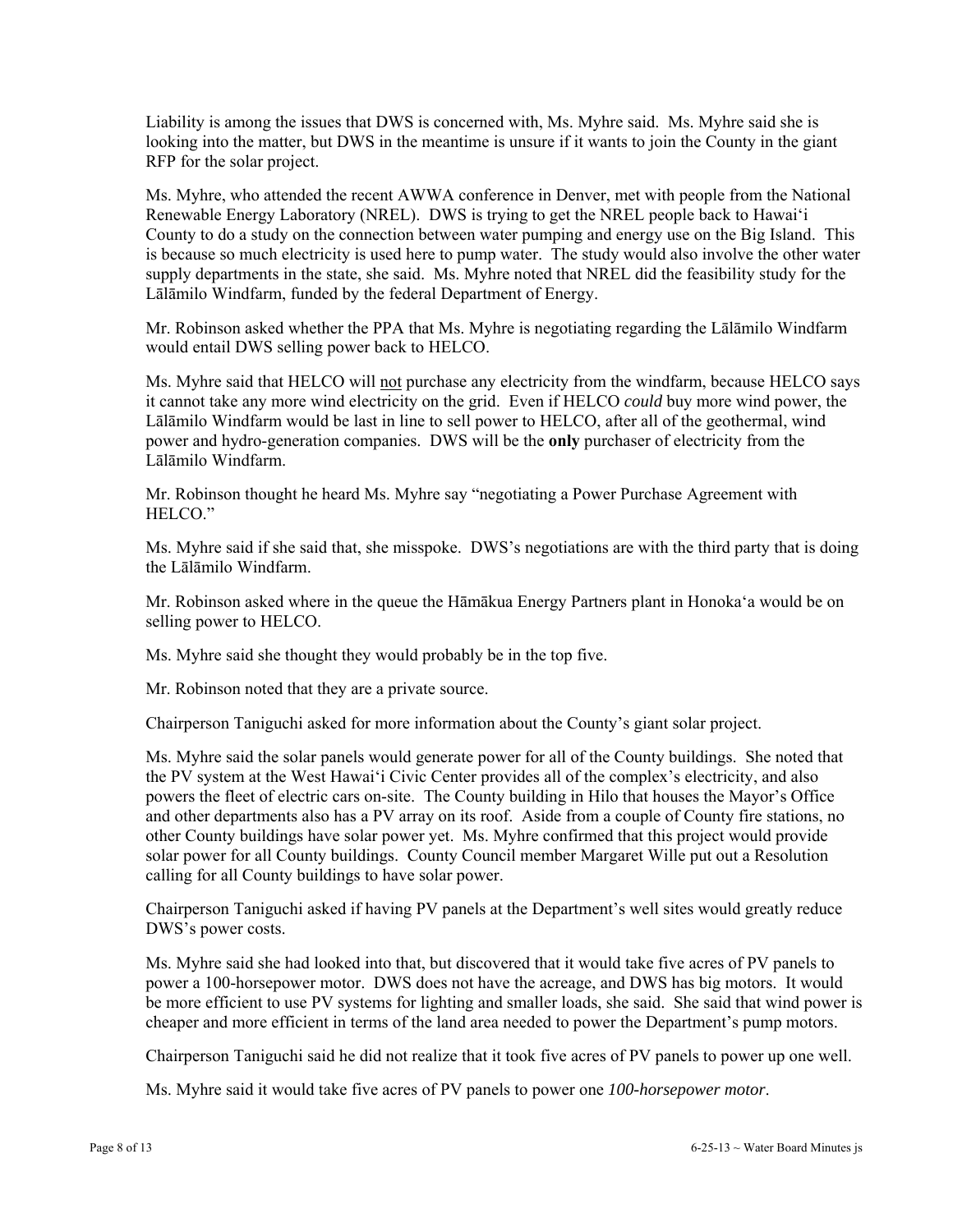The Manager-Chief Engineer said the power demand at the wells is really huge; the County's solar project would only be to power up County buildings. To do an RFP for all of the County would probably mean lower costs for a solar system.

Ms. Myhre said the fact that a third party would be involved is still an issue; DWS would not own the solar equipment.

Chairperson Taniguchi said the Department would not want to own that kind of equipment anyway.

The Manager-Chief Engineer said there would be maintenance costs, etc.

Chairperson Taniguchi said the concept was kind of interesting.

Ms. Myhre said that DWS is looking into it, but it is not a done deal yet. The initiative is just starting, she added.

# G. **MONTHLY PROGRESS REPORT**:

Mr. Robinson asked about the Pi'ihonua 2.0 MG Reservoir No. 2 project, which the report lists as being 96.5 percent done.

Mr. Inaba said that the main task to be completed involves shoulder work in the County's right-of-way. The problem has been repeated erosion of the base course that the contractor has used; the Department is working on a solution to the problem, Mr. Inaba said. The system itself is in full operation.

The Manager-Chief Engineer said that he appreciated Mr. Robinson's question. The Department intends to scrutinize the Monthly Progress Report, and do whatever is necessary to tie up the loose ends of nearly-completed projects that have sat on the list for years.

Chairperson Taniguchi asked whether the Palani Road project is completely finished.

The Manager-Chief Engineer said that the Department is working with the bonding company to make sure all of the final payments can be made. All of the construction has been completed, so now all that remains is to finalize the project's paperwork, he said.

Chairperson Taniguchi asked if there have been any recent complaints from the community.

The Manager-Chief Engineer said that DWS has not heard any complaints regarding noise or other construction-related disturbances.

Mr. Inaba confirmed this, saying there have not been any complaints.

# H. **REVIEW OF MONTHLY FINANCIAL STATEMENTS:**

No discussion.

# I. **MANAGER-CHIEF ENGINEER'S REPORT:**

The Manager-Chief Engineer provided an update or status on the following:

1) Kawailani Tank update – Mr. Inaba continues to work with the contractor to ensure that the necessary tasks are being done; the contractor is ripping out the lining of the tank by pressure washing. That job has taken longer than expected. Mr. Inaba said that the liner removal is expected to be done in about a week. Once the liner is removed, some remedial work will be done within the tank. After that is done, the contractor will finish up any remaining work on the outside of the tank, Mr. Inaba said. The Manager-Chief Engineer said DWS continues to work with the contractor regarding the additional costs involved in completing the project.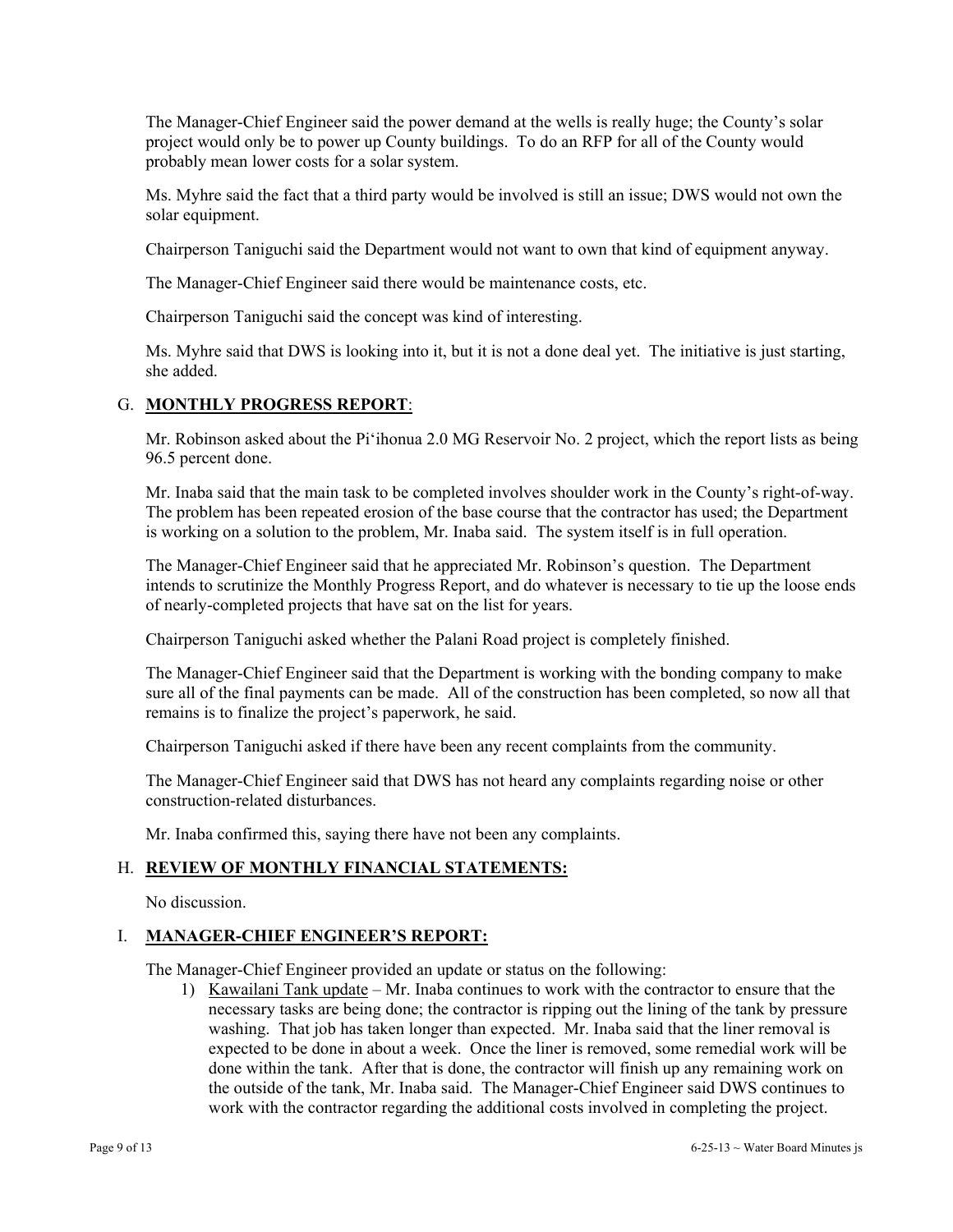- 2) Pu'ukala/Kona Ocean View Properties Subdivision Improvement District Update The Manager-Chief Engineer said that DWS is still working with the bond counsel to get everything finalized on this project, with an anticipated start date sometime in November. The project will probably be completed next summer. Ms. Garson said the Bond Ordinance and the Assessment Ordinance need to go to the County Council, sometime in July or August. After that step, DWS will get the go-ahead to proceed with the Improvement District. Mr. Uyeda asked what the June 4 meeting was about. Ms. Garson said it was a Public Hearing about the Improvement District. Mr. Inaba said it was to present the final numbers to the public. The Deputy said it was to give the community a chance to provide comment as well.
- 3) Waikoloa Reservoir No. 1 Update Mr. Inaba said that the State had returned DWS's consultant's plans with a few comments; the consultant still needs to address a few remaining issues. The big news is that the Federal Emergency Management Agency (FEMA) has approved the Department's appeal of FEMA's decision not to finance a substantial portion of this repair project. FEMA also approved DWS's time extension request. Initially, FEMA was only going to fund around \$30,000.00. In the latest development, FEMA has agreed to reimburse DWS for an additional \$500,000.00-plus. The Manager-Chief Engineer noted for the benefit of new Board members that the Waikoloa Reservoir No. 1 repair project came in the aftermath of the 2006 earthquake. The earthquake damaged some of DWS's reservoirs, and DWS needed to repair them. DWS was obliged to get a consultant to see what repairs were needed to these man-made reservoirs. DWS needed to ensure the reservoirs' structural integrity, and to make sure that the repairs were done properly. That is why this is taking so long, he said. Repairs to Waikoloa Reservoir No. **2** were completed last year. Now the repairs to Waikoloa Reservoir No. 1 are being undertaken, and as Mr. Inaba mentioned, some of that repair cost will be reimbursed by FEMA. The Manager-Chief Engineer noted that after the Kaloko Dam incident on Kauai , DLNR has been strictly enforcing compliance with dam design requirements. He noted that DWS's reservoirs are considered dams. Mr. Greenwell asked Mr. Inaba whether DWS is still waiting for the State's approvals. Mr. Inaba said no, the plans are now with DWS's consultant, who is addressing DLNR's comments on the plans. Mr. Greenwell asked whether the consultant has to send the plans back to DLNR for *more* review, etc. Mr. Inaba said hopefully, the plans will be approved this time around. Mr. Greenwell said in that case, there is a ways to go yet. Mr. Inaba said hopefully not; the State does take a little while, because they actually send the plans to a consultant for review. The Manager-Chief Engineer asked Mr. Inaba what kind of timeline DWS is looking at, as far as going out to bid, doing the repairs, and completing the project. Mr. Inaba said that once approval comes from the State, DWS should be able to go out to bid within a month; it will be probably two to three months before DWS gets the bids from the contractor. After that, it will be another couple of months until DWS has the Notice to Proceed. The Manager-Chief Engineer said that basically it will be late this year or early 2014 when construction will begin, and the construction period itself will be about a year. Mr. Inaba confirmed this, adding that DWS learned from the previous reservoir repairs that all of the repair materials, etc. need to be imported. Climate conditions and moisture content are important concerns when creating the embankment on the exterior of the reservoir, he noted. The Manager-Chief Engineer said that DLNR has required DWS to maintain the grass to a certain height on the reservoir embankment. As a result, DWS is executing a contract with a sheep farmer to graze his herds on the embankment. Mr. Inaba said that DWS is going to install a fence up there; this was one of the lessons learned after the Waikoloa Reservoir No. 2 repairs. DWS is mandated by DLNR to keep the grass between six and 12 inches high, so that DWS can visually inspect the slope for leaks from the reservoir. This presents major challenges from a maintenance standpoint; there are several acres and a steep slope involved. Cutting the grass by manual labor is not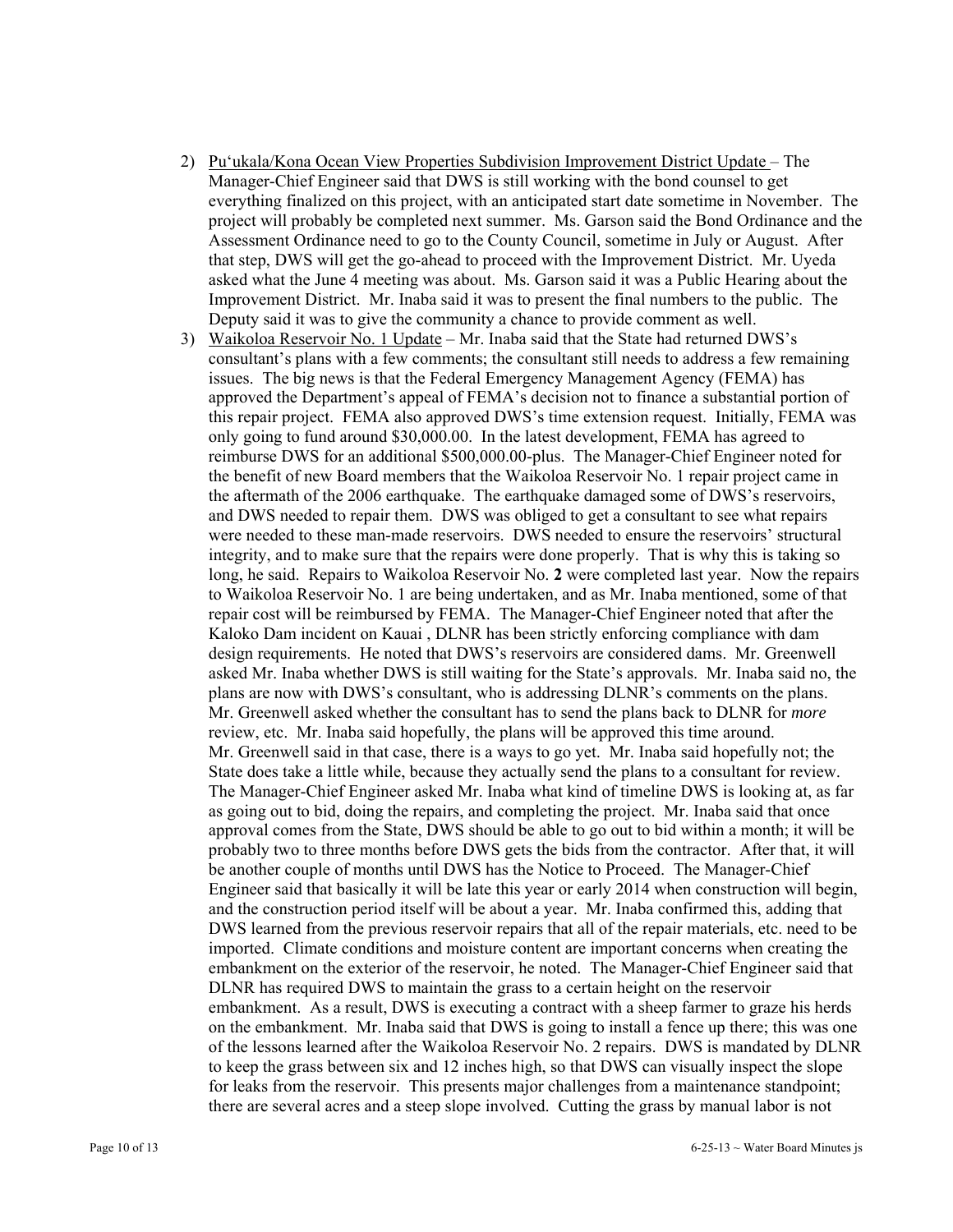4) Public Information and Education Specialist Update – Ms. Aton said that among the meetings she attended was one involving Kamehameha Schools (KS), and their new vision for the Keauhou area. Ms. Lee Loy asked whether KS's new development plans for Keauhou involved a marked reduction in the density of their holdings there. The Manager-Chief Engineer said that DWS has heard that KS will be doing away with their development branch, Kamehameha Investment Corporation (KIC). DWS has a meeting in late July with KS and KIC regarding their development plans, so the Manager-Chief Engineer will update the Board at the August Water Board meeting regarding the KS/KIC plans. Ms. Lee Loy noted that in the past, KIC had come to the Board regarding the development of some of their wells. The Manager-Chief Engineer said that last year, KS had agreed to let DWS develop one of the wells that KS had drilled years ago above Māmalahoa Highway. DWS is still in the process of working with the design consultant, and hopefully that well will be put on-line into DWS's system. Mr. Robinson noted that KS actually had three wells in that area; he asked whether KS had talked with DWS about the other two wells. The Manager-Chief Engineer said no, the other two wells have not been brought into the discussion so far, but hopefully that subject will be raised at the meeting in July with KS and KIC. It is not clear what KS/KIC intend to do with those two other wells, he said. Mr. Greenwell asked about the status of the Parker Ranch Well repairs; the conditions in Waimea are very dry, and the State well is running 24/7. The Manager-Chief Engineer said he was not clear on the status of the Parker Ranch Well repairs. He said that DWS did run the State well a few weeks ago, because conditions were getting dry. However, because it started raining again, DWS discontinued pumping the State well. The storage levels have reached a satisfactory point, and DWS is not running the Waimea well as much now. However, DWS continues the monitor the situation, the Manager-Chief Engineer said. Mr. Ikeda said that the Department went through the regular procurement process for the Parker Ranch Well repairs; it was not considered an emergency repair. The Manager-Chief Engineer said he would have more information for Mr. Greenwell on the Parker Ranch Well repairs. Mr. Robinson asked about the status of the tie-in for the (Wai'aha) water systems that Mr. Dan Bolton was doing. Mr. Inaba confirmed that construction was underway.

# J. **CHAIRPERSON'S REPORT:**

Chairperson Taniguchi noted that he and a few other Board members attended the recent AWWA national conference in Denver; he encouraged all Board members to attend such informative events. He asked the attendees of the Denver conference to submit their trip reports to the Private Secretary. He invited the attendees to share their impressions in the remaining minutes of this meeting.

Mr. Kaneshiro said there were two big recurring themes in Denver: aging water infrastructure (aging pipes, etc.) and aging water supply workers (i.e., the succession planning issue). The aging pipes will need to be replaced all over the nation, at a cost of many billions of dollars, he said. Meanwhile, not enough younger people are coming up to be ready to succeed the legions of aging water supply people, with their years of expertise. These are problems that DWS and the Water Board need to tackle in the Department's Strategic Plan, Mr. Kaneshiro said. Regarding the conference itself, there were an overwhelming number of interesting exhibits to cover.

Mr. Greenwell said that the value of water was another recurring theme. The cost of water is going to go up. The Mayor of Aurora, Colorado, a city just outside of Denver, told the conference that water rates in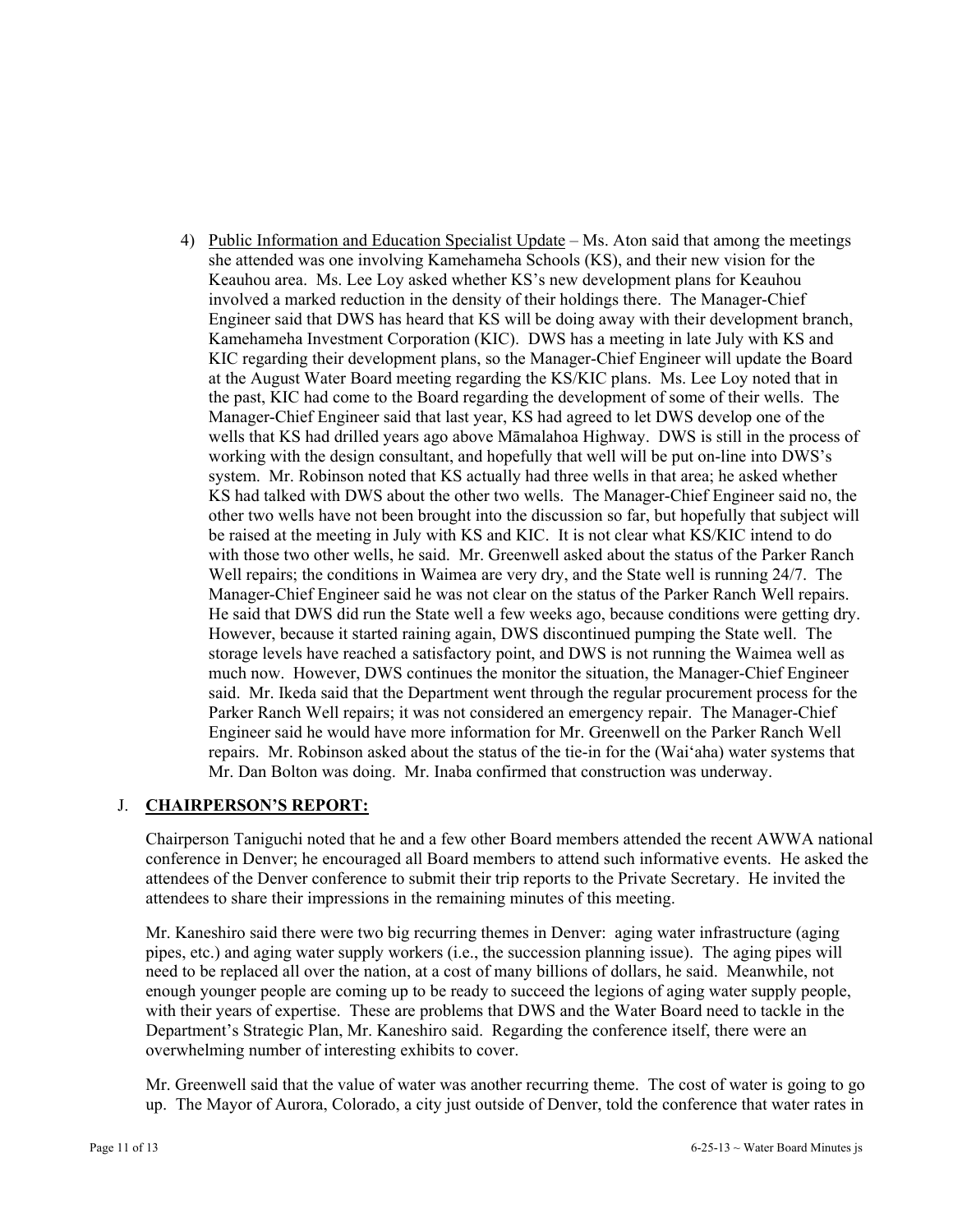Aurora's city water system were \$5.76 per 1,000 gallons. With rising populations in the Western United States and with growing areas that are being serviced by water supplies, it does not necessarily follow that water supplies will draw more revenue, Mr. Greenwell said. However, water rates will continue to climb. In an aside, Mr. Greenwell said that he traveled after the conference to Phoenix, where he noticed that there were far fewer of the traditional desert-style "swamp coolers" (i.e., evaporative coolers) than in previous years – and far more air conditioning units. A friend who lives in Phoenix told Mr. Greenwell that with water rates rising all the time, people in 20 years' time will not be using "swamp coolers," which up to now have been far more economical to run than air conditioners. Mr. Greenwell said the population continues to grow in the West, but the supply of water is not keeping up.

The Manager-Chief Engineer, touching on Aurora's water rates, noted that he had heard of rates in *private* water systems that are nearly \$10 per 1,000 gallons.

Mr. Perry said he was struck by the fact that Hawai'i's use of electricity comprises a uniquely high percentage of the cost of water (i.e., power cost comprises about two-thirds of the cost of water here). He said that other localities represented at the conference barely talked about the cost of electricity; it was somewhere around 5 percent of the cost of water in other places. He said he really wanted to see DWS reduce its electricity costs because it is such a big expense for the Department. One program that Mr. Perry attended was about "salvaging" water that is not normally potable, from streams, etc. The water would not come from sewage treatment plants, but from practically anyplace else, he said. Southern California has huge water salvaging projects, costing billions of dollars. By contrast, DWS's issue is going to be getting Hilo/Puna water over to the West side of the island at some point in the future. He recommended that Board members attend such conferences, when they become "senior" Board members.

Chairperson Taniguchi mentioned the AWWA's "Buried No More" initiative. All over the United States are millions of miles of buried aging water pipes. One conference speaker said it would take about a trillion dollars to replace all of the aging water pipe infrastructure in the U.S., he said. On a different subject, the Chairperson noted that Aurora, Colorado boasts a two-year supply of snow runoff *every year.*  The snow runoff from Mauna Kea might be worth capturing, he said.

The Manager-Chief Engineer said that Board members should not wait to be "senior" members before attending conferences. As soon as Board members come on board, they should be encouraged to attend conferences, which afford great learning opportunities that can enrich discussion at Board meetings. He said that Board members should get out to conferences as soon as they can.

# 9) ANNOUNCEMENTS:

# 1. **Next Regular Meeting:**

The next meeting of the Water Board will be held at 10:00 a.m. on July 23, 2013, at the Department of Water Supply, Operations Center Conference Room, 889 Leilani Street, Hilo, HI.

# 2. **Following Meeting:**

The following meeting of the Water Board will be held at 10:00 a.m. on August 27, 2013, at the West Hawai'i Civic Center, Bldg. G, 74-5044 Ane Keohokalole Hwy, Kailua-Kona, HI.

#### 10) ADJOURNMENT

ACTION: Mr. Arikawa moved to adjourn; seconded by Mr. Perry, and carried unanimously by voice vote.

Chairperson Taniguchi adjourned the meeting at 10:58 a.m.